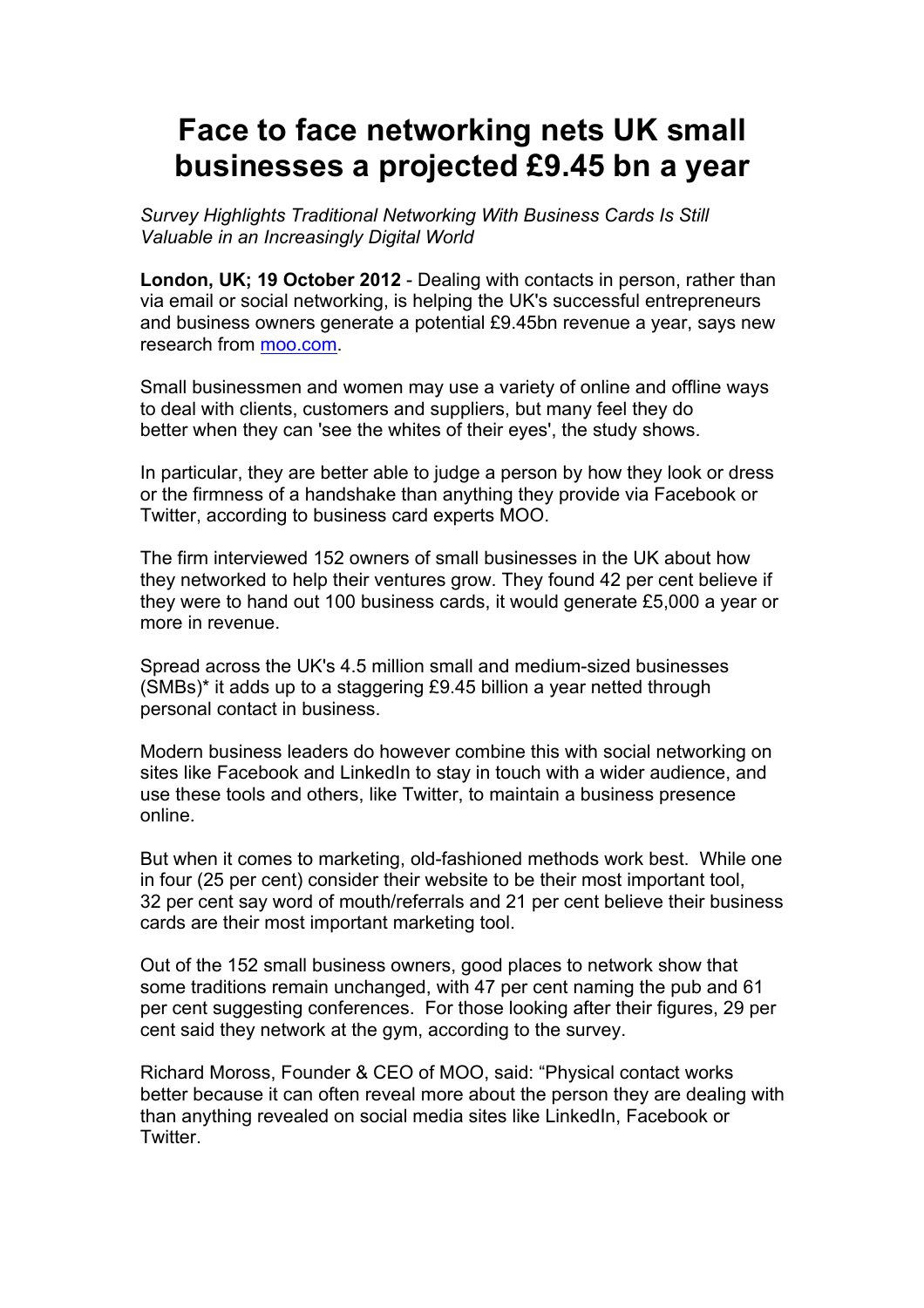"Social media and other technology is incredibly helpful for keeping in touch, building relationships and just reminding people you are around and what you are up to. But if you want to win business and develop new contacts then nothing quite beats a face-to-face meeting it seems. Judging by the number of business owners who do business over a drink, at a social function or even on the daily commute, the informal atmosphere seems to encourage better networking."

Coinciding with the findings, MOO has recently launched a new facility on its website moo.com/pickup offering event organisers **free** business cards for their attendees/delegates (excluding shipping). Business card orders are sent to organisers to distribute at their event registration. With many organisers already taking advantage of the new service at high-profile events like SXSW and Startup Weekend, it reinforces the importance of face-to-face networking and business cards as the definitive personal marketing tool.

## **Additional MOO survey statistics:**

- Reasons for networking include developing new contacts (74 per cent). getting new business (72 per cent) and keeping in touch with current trends and developments (66 per cent)
- Just over half (53 per cent) admit it also helps them when they come to look for a new job
- Almost half (49 per cent) say networking has brought 'a lot of new business' for their company
- When it comes to having a strong business identity, nearly threequarters (73 per cent) said their business card made an important impact when networking, and 72 per cent said it was important to have a presence on social media sites
- Seven in ten (72 per cent) admitted they were influenced by what a person looks like and 72 per cent by a firm handshake; while others admitted they were put off by a person's bad breath or unkempt physical appearance.

The survey was conducted by Ipsos Observer between 30 July and 8 August 2012 on behalf of MOO. A sample of 152 small business owners out of 510 UK respondents was interviewed online.

\* Statistics on UK small businesses can be found:http://www.fsb.org.uk/stat

## **Notes To Editors:**

For the full survey results, please send your request to moo@sparkpr.com.

Please visit http://www.moo.com/pickup for more information on MOO's new event pick-up service.

## **About MOO.COM**

MOO is an award-winning online print business that is passionate about great design and the difference it can make to its customers and the world. Launched in 2006, MOO aims to disrupt the \$640 billion global print industry by combining the values of professional design with accessibility and reach of the web; making great design available to all. By applying Web 2.0principles